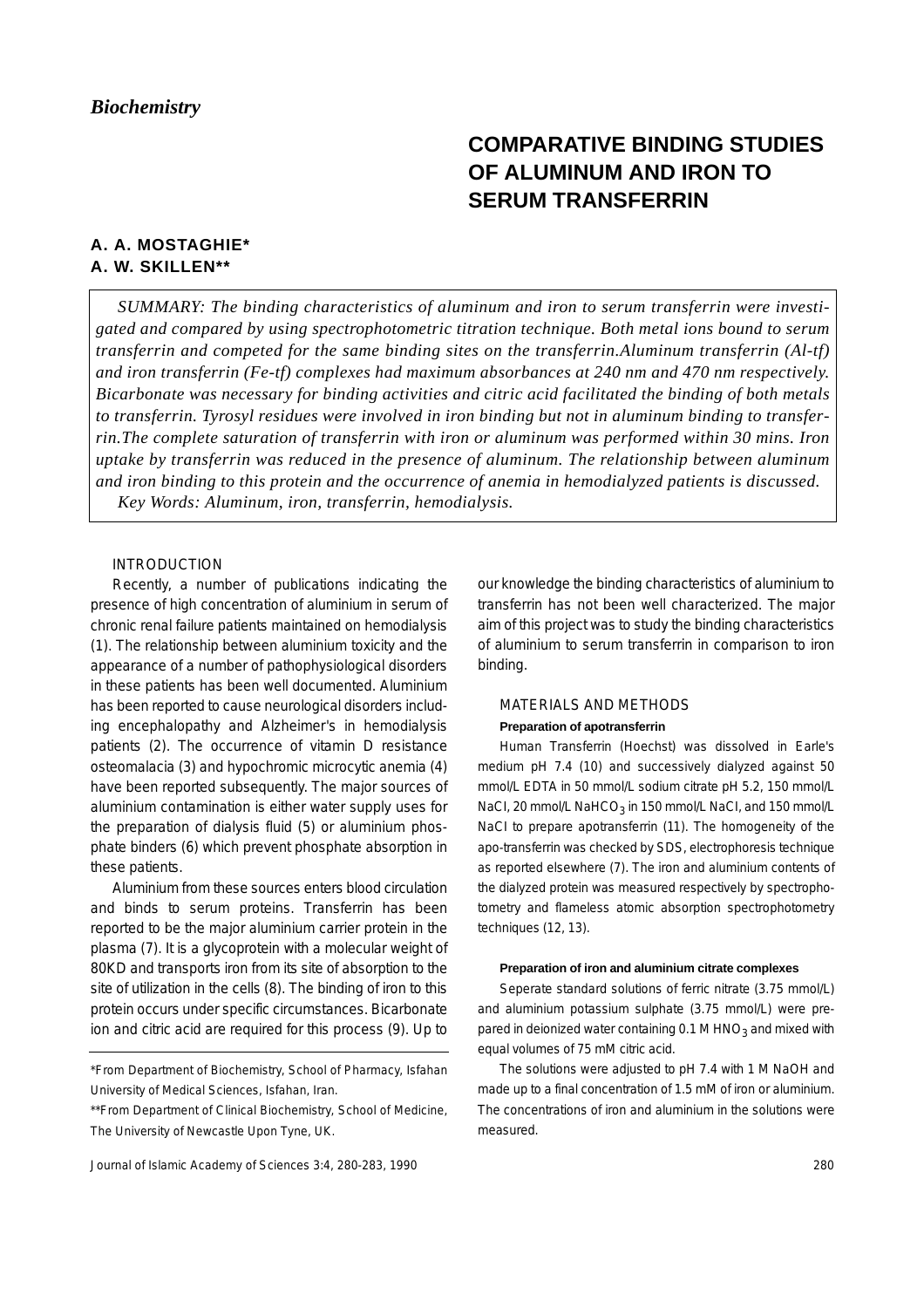It should be noted that throughout this project plastic containers were pre-cleaned with 10 mM of EDTA, followed by three washes in deionized water. Glassware were soaked overnight in 3 M nitric acid and then thoroughly rinsed with deionized water to minimize metal contamination.

All chemicals were of reagent grade obtained from Sigma Chemical Company unless otherwise stated.

### RESULTS

## **Spectra measurements of iron and aluminium transferrin complexes**

The first experiment carried out was the measurement of the absorption spectrum of iron transferrin complex. This was done at room temperature using a Unciam SP8- 300 recording spectrophotometer.

Apotransferrin was saturated with iron as a complex with citric acid (1:20) pH 7.4. For this purpose 300 µl of 1.5 mM FeC $I_3$  in 30 mM citric acid pH 7.4 was added to a solution of apotransferrin (6 mg/ml) in Earle's medium and the volume made up to 2.5 ml with the same buffer and vortexed well. The solution was then incubated for 4 hrs at room temperature. The color of the solution was deep orange which was characteristic of the iron transferrin complex. The absorption spectrum of the iron transferrin complex showed a broad peak in the region 460-480 nm (Figure 1). Aluminium citrate complex was next added to the another portion of apotransferrin solution and the reaction mixture was treated as mentioned above, no color was seen. Taking a spectrum from this solution showed that, aluminium citrate complex had a maximum absorbances in the region of 220-240 nm (Figure 1). When bicarbonate was eliminated from Earle's medium no aluminium or iron bindings occurred (Data not shown).

Figure 1: Visible absorption spectrum of Fe-tf (---) and and Al-tf (––).



- Figure 2: Spectrophotometric titration of human apotransferrin with iron in Earle's medium at pH 7.4. Each point is the
- mean of six observations. <sub>ക</sub>ള്ക്കക്കുകയും  $3.0$  $\times$  10  $^2$  $2.0$  $A_{470nm}$  $1.0$ 2.0  $0.6$  $12$ 1.8 Fe added (µg Fe/mg transferrin)

# **Spectrophotometric titration of apotransferrin with iron or aluminium**

To a series of tubes containing apotransferrin (0.27 mg/ml) in Earle's medium pH 7.4 increasing amounts of 1.5 mM FeC $I_3$  in 30 mM citric acid was added and the volumes made up to 2.5 ml with Earle's buffer. The tubes were capped, mixed rapidly and allowed to stand of 4h at room temperature. Their absorbances ware read at 470 nm (Figure 2). Maximum absorbance was achieved at approximately 1.4 µg iron mg protein. Assuming a molecular weight for transferrin of 80KD. This is equivalent to 2 moles Fe/mol transferrin.

Figure 3: Spectrophotometric titration of human apotransferrin with aluminium in Earle's medium at pH 7.4. Each point is the mean of three observations.



281 Journal of Islamic Academy of Sciences 3:4, 280-283, 1990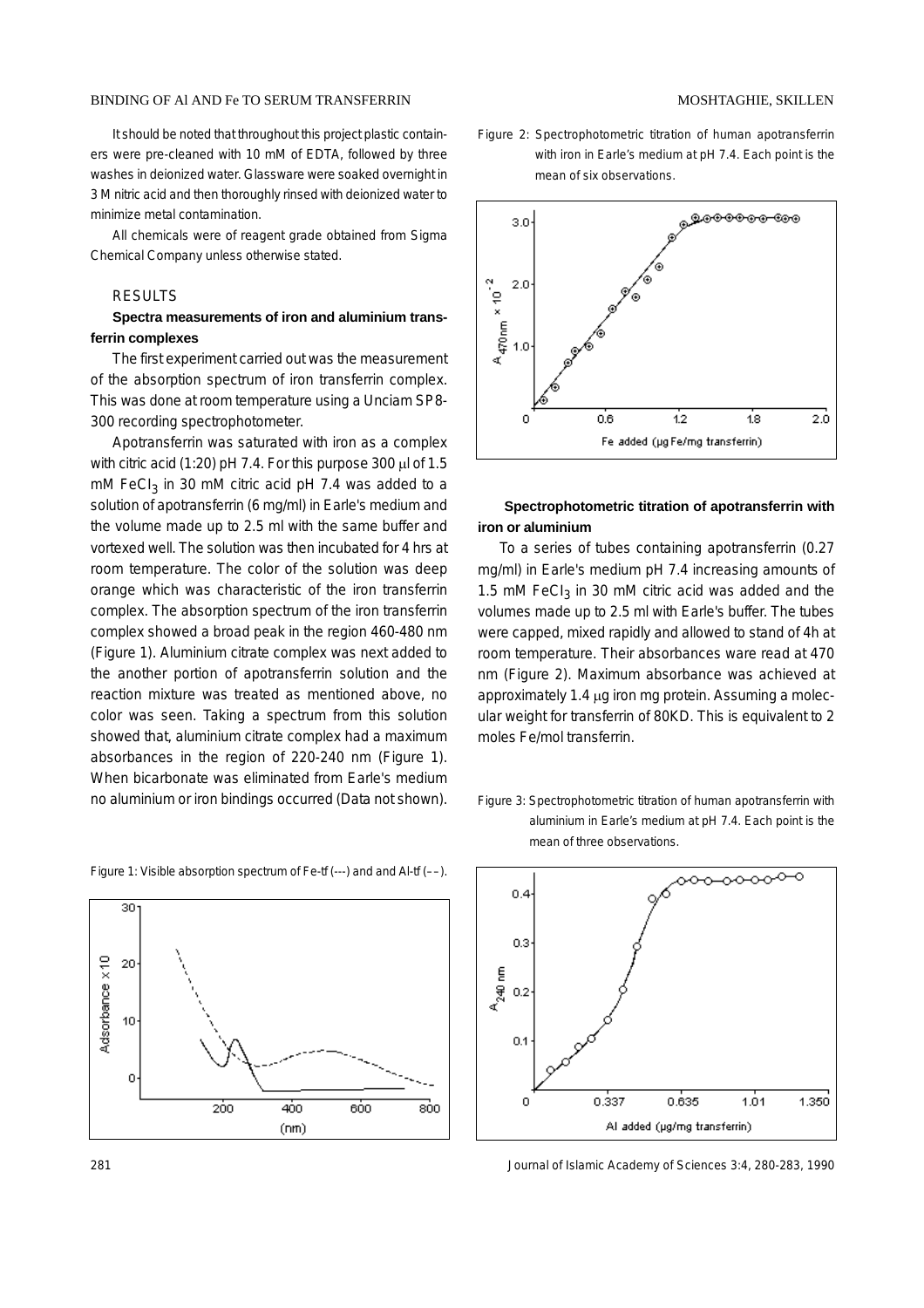To another series of tubes containing apotransferrin (0.72 mg/ml) in Earle's medium pH 7.4 increasing amounts of 1.5 mM AIK  $(SO<sub>4</sub>)<sub>2</sub>$  in 30 mM citric acid was added and the volumes made up to 2.5 ml with the buffer. The tubes were treated as described for Fe-transferrin.

The binding of aluminium to apotransferrin was accompanied by an increase in absorbance at 240 nm (Figure 3) maximum absorbance was reached at approximately 0.65 µg per mg protein. This is equivalent to 2 moles aluminium per mole transferrin with a molecular weight of 80KD for transferrin.

# **Time course for iron and aluminium uptake by apotransferrin**

In this study aliquots of FeCl $_3$  (1.5 mM) or AIK (SO $_4)_2$ solutions were added to apotransferrin (1.0 mg/ml) in Earle's medium. The reaction mixtures were mixed rapidly and the absorbance readings at 240 nm and 280 nm for aluminium, 280 nm and 470 nm for iron were taken at intervals of 0-45 mins. The results are shown in (Figures 4 and 5). It was found that binding of iron to apotransferrin was accompanied by a marked increase in the  $A_{280}$  nm and  $A_{470}$  nm. For binding of aluminium there was an increase in  $A_{240}$  nm but not at the  $A_{280}$  nm, maximum absorbance was found at 30 mins (Figures 4 and 5).

#### **Effect of aluminium on binding of iron to apotransferrin**

Attempt was made to study the effect of aluminium on iron uptake by transferrin. To series of solutions of apotransferrin (6 mg/ml) in Earle's medium was added either 1.8  $\mu$ M AIK (SO<sub>4</sub>)<sub>2</sub> and 36  $\mu$ M citric acid or 3.0 mM AIK  $(SO_4)_2$  and 60 µM citric acid. After leaving for 10 min at





Journal of Islamic Academy of Sciences 3:4, 280-283, 1990 282

#### MOSHTAGHIE, SKILLEN

Figure 5:  $A_{280}$  of human transferrin solutions after addition of ironcitrate and aluminium-citrate complexes. Each point is the mean of three observations.



room temperature increasing volumes of a solution of 1.5  $\mu$ m FeCl<sub>3</sub> in 0.3  $\mu$ m citric acid were added. The pH of the tubes were adjusted 7.4 and the volumes were made up to 2.5 ml. The absorbance of each solution at 470 nm was measured after a further incubation for 30 mins at room temperature. It is clear that in the presence of 81 µg/l of aluminium less iron binds to transferrin (Figure 6).

#### **DISCUSSION**

The chemical similarities between aluminium and iron may lead to the disturbances of iron metabolism in chronic renal failure patients with aluminium overload. The data that have been presented in this paper showed that aluminium bound to transferrin and had a maximum absorbance at 240 nm whereas the complex of iron transferrin had a maximum absorbance at 465 nm (Figure 1). The involvement of tyrosyl residues of transferrin iron binding sites was evidenced for iron but not for aluminium confirming earlier observations of the binding of iron to tyrosine and aluminium to other amino acids located in iron binding site of transferrin (14). Observation of trapp in 1983, showed that aluminium bound to one of the iron binding sites and interfered with iron metabolism (15). Tomimatsu and Donovan (16) in 1977 reported that 3-5 molecules of aluminium bound to transferrin nonspecifically. In the present study transferrin was first saturated with aluminium and then dialyzed against Earle's medium to remove unbound aluminium in the solution. Measurement of aluminium bound transferrin showed that only 0.67 µg of aluminium was bound to a molecule of transferrin. Conforming the binding of two molecules of